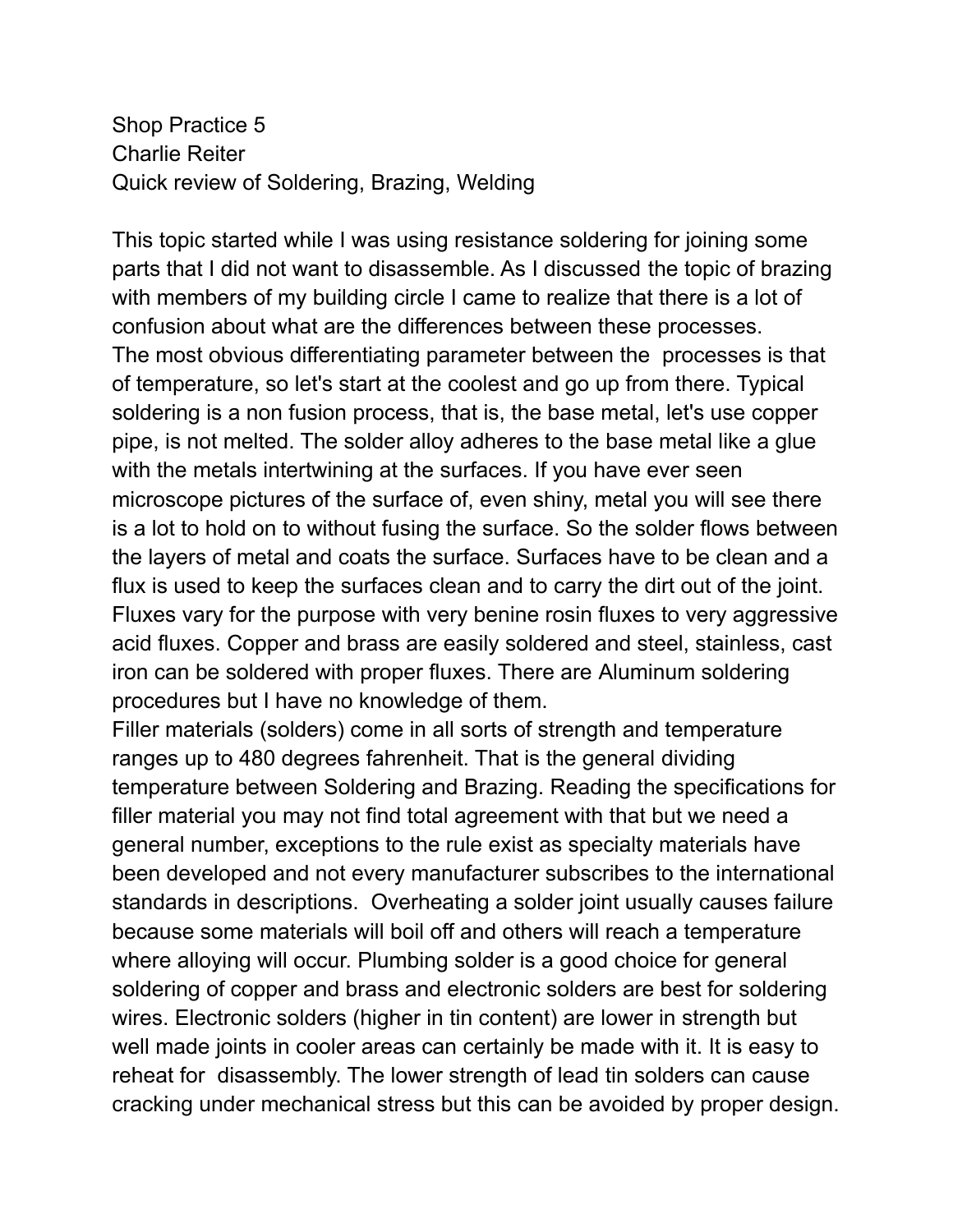Sealing a riveted joint in a water tank is a perfect application for low temp solder. Joining steam lines is not, and I have seen joints blow loose. At the upper end of soldering temperatures are "silver solders". These are still lead tin alloys with the addition of mainly silver to raise the strength and melting point. Stay Bright is a commonly available product. These alloys with silver have great strength and the higher temperature makes them very useful for live steam projects. Remember 100 pound steam is 338 degrees fahrenheit.

We have the greatest confusion as we move from soldering to brazing, and vendors are not helping by calling "Silver Brazing" hard soldering or silver soldering. I am constantly annoyed by the live steam hobby's disregard for the difference and I would not trust a boiler silver soldered rather than brazed. In Brazing the surface of the base material becomes liquid in the presence of the brazing material. An alloy is created and the surfaces are fused. Good fit between parts is essential to making high strength silver brazed joints. It is not a material to fill gaps. Silver brazing is much stronger than soldering and can be trickier to accomplish since you're nearing the melting point of the base material and it is getting soft. This is important because if your part is under stress, clamps or misalignments, the part will become distorted. There are many specialized silver braze filler rods that liquify at different temperatures but for our use a general purpose rod is suitable. Also there are many fluxes and I have settled on a more aggressive "black" flux. The reason is sometimes I need it and I want to only have one on hand and I have a bad habit of not cleaning my joints thoroughly.

Silphos is similar to silver braze using phosphorus as a fluxing agent mixed into the filler rod. It is commonly used in copper to copper joining and is exceptional for poorly fitting parts. A great method of joining copper boiler parts it requires no flux and has exceptional flow characteristics. My only reservation is the surfaces around the joint are ugly and will never look like the clean silver brazed look we are used to. Silphos can be used to join brass as well if you apply a flux to the joint.

I should mention Bronze brazing in passing. This is a process of using a bronze filler rod with a specialized flux. The Coles vertical boilers were all steel and bronze brazed. Less expensive than silver brazing, it is a way of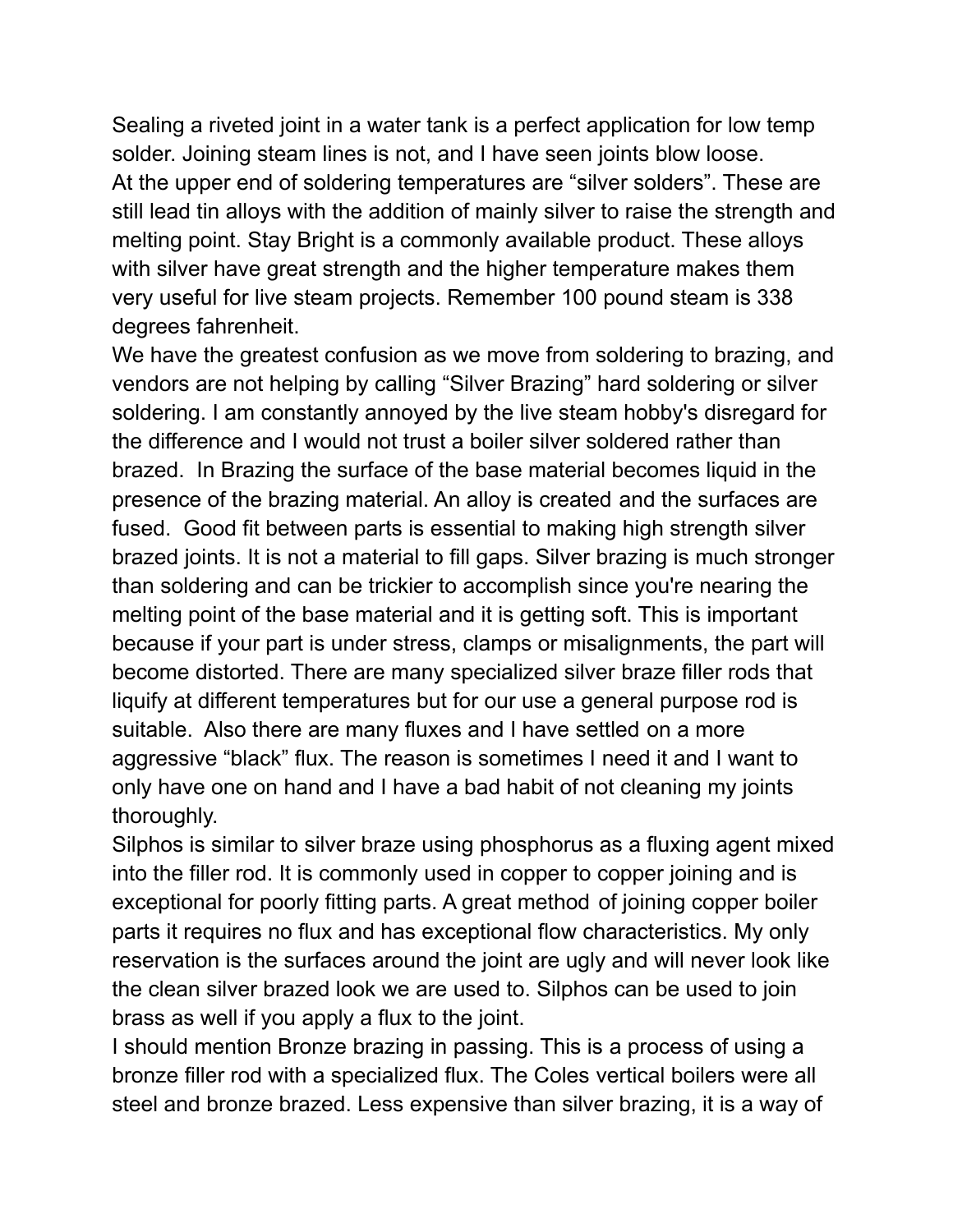brazing ferrous metals and was the most common method to rejoin broken cast iron parts before good welding methods were developed.

Welding is a fusion process and the base material is melted and fused with the adjoining material. Usually the materials being joined are the same like steel and steel but dissimilar metals can be welded together. The key is the molten pool of material. Filler rods are often the key as their trace elements promote the fusing of the base materials without embrittlement.The fusing of materials can be accomplished by several methods. Gas, electric, lasers, induction, and even electron beam welding. Usually we would see Gas, Stick,Tig or Mig welding. The most used welding system used today is the family of mig welding properly called GMAW welding. This is a system where a consumable electrode wire is fed continuously into the weld, supplying the electric current and filler material. It is fast and inexpensive so it is great for fabricating. The ease at which it is accomplished can also it's downfall as it allows untrained users to tag items together with no understanding of structural integrity. The derogatory moniker "squirt welding" is used by the welding profession.

For the welding projects I work on I have found Gas and Tig to be the most usable with a reliance on Stick welding for structural needs. I have several times thought of investing in a mig system but just cannot justify the expense to speed a few joints.

Tig welding is a lot like gas welding where the torch is just the heat source and has the advantage of shielding gas surrounding the weld area. I have used it with silver braze filler and silphos to make joints that would be near impossible, such as fixing boiler leaks with just a localized heat. Tig allows the welding of stainless and cast iron with the right filler material.

If you intend to solder, braze, or weld materials, get training so that your work will be without fault. Safety is a large part of all the joining methods since we depend on the products to perform as expected, and all the methods use high temperatures. Hopefully this brief explanation has cleared up some confusion and raised awareness of the differences in processes so you can more effectively plan your work.

In my own shop I always plan my welding and brazing for times when I will be able to stay in the shop area for at least an hour after shutting down.